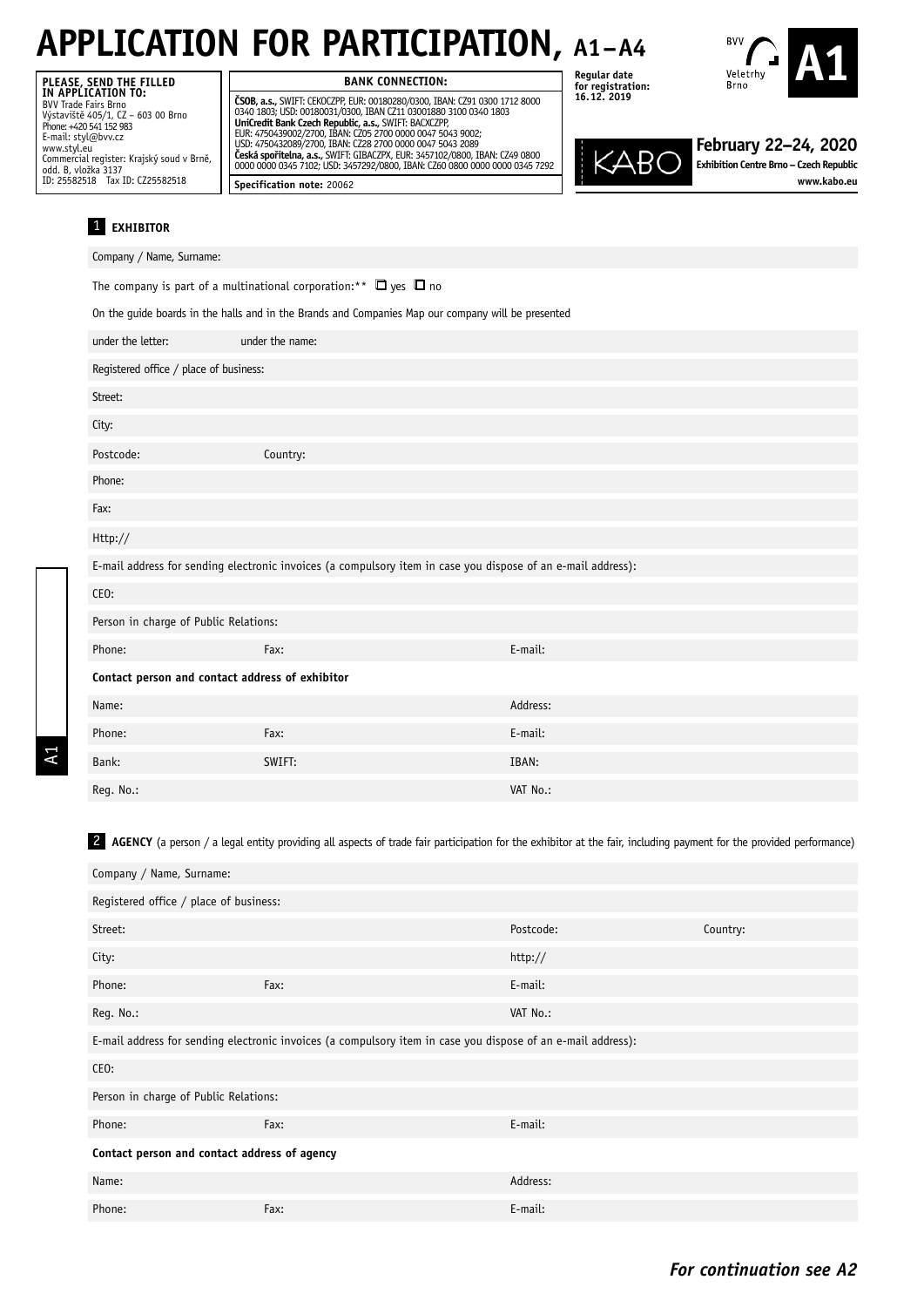**PLEASE, SEND THE FILLED IN APPLICATION TO:** BVV Trade Fairs Brno Výstaviště 405/1, CZ – 603 00 Brno Phone: +420 541 152 983 E-mail: styl@bvv.cz www.styl.eu Commercial register: Krajský soud v Brně, odd. B, vložka 3137 ID: 25582518 Tax ID: CZ25582518

**GENERAL CONDITIONS OF PARTICIPATION**

**Article II Applications and the allocation of exhibition area**

#### **BANK CONNECTION:**

**ČSOB, a.s.,** SWIFT: CEKOCZPP, EUR: 00180280/0300, IBAN: CZ91 0300 1712 8000 0340 1803; USD: 00180031/0300, IBAN CZ11 03001880 3100 0340 1803 **UniCredit Bank Czech Republic, a.s.,** SWIFT: BACXCZPP, EUR: 4750439002/2700, IBAN: CZ05 2700 0000 0047 5043 9002; USD: 4750432089/2700, IBAN: CZ28 2700 0000 0047 5043 2089 **Česká spořitelna, a.s.,** SWIFT: GIBACZPX, EUR: 3457102/0800, IBAN: CZ49 0800 0000 0000 0345 7102; USD: 3457292/0800, IBAN: CZ60 0800 0000 0000 0345 7292

**Specification note:** 20062

1. A binding application for participation, in the form of an electronic application or printed forms A1, A2, A3 and M<sub>4</sub>, is binding on exhibitions. The trade fair administration icles on the accelerance of applications,

after receiving a properly completed "Binding Application for Participation" form. The trade fair administration will<br>notify the exhibitor of the placement and size of the exhibition area allocated by sending written confi

**Article III** The price for the provision of exhibition area (hereinafter "the price")<br>1. The price is always given in the application for participation or in a letter from the trade fair administration, unless<br>agreed othe

should the exhibition notify the trade fair administration in writing about not taking part in the exhibition before<br>3. Should the exhibitior notify the trade fair administration of exhibition area is this considered a vio

receiving a written confirmation of the allocation of exhibition area is this considered a violation of the contact on<br>the part of the exhibitor. The exhibitor is obliged to pay the trade fair administration a contractual

receipt of a written notification from the exhibitor regarding its non-participation. The obligations of the contracting parties arising from the contract expire on the payment of this contract expired. The exhibitor must

**Article IV Price and payment conditions** 1. The trade fair administration will issue the exhibitor an advance invoice for the amount of the registration fee<br>plus 20 % of the total price, along with written notification from the trade fair administration of the ac

Article I The event organiser<br>Trade Fairs Brno, Výstaviště 1, 647 00 Brno (hereinafter "the trade fair administration")

KABC

### **February 22–24, 2020**

**Exhibition Centre Brno – Czech Republic www.kabo.eu**

#### **Article VI The construction and installation of exhibition stands, the assembly of exhibits**

**Regular date for registration: 16.12. 2019**

1. Dates and times of assembly and dismantling and opening hours are determined by the trade fair administration. The trade fair administration may permit an exception to three deadlines at the request of an exhibitor or i

administration's Order Block for Work and Services and at the Internet address of the trade fair administration at www.<br>bwxz and on the WebPages of the given event.<br>2. The official contractor for stand construction is the

3. Wall-mounted fire hydrants, fire alarms, fire extinguishers and other safety equipment may not be relocated or blocked. Interfering with exhibition halls and open spaces is prohibited. Any minor alterations will be performed<br>exclusively by the trade fair administration at the request of the exhibitor. The trade fair administration

4. The maximum permissible height of the exhibition stands including eye catchers is 5 meters, any deviation stands in equilible. The exhibit must meet basic fire protection precautions (see the Technical-safety regulatio

7. The exhibition is responsible for all movables it rents from the trade fair administration and is obliged to return them undamaged following the end of the event. As the exhibition area and furnishings of the trade fai approval of the exhibition stand plan in accordance with paragraph 5 of this article.

**Article VII Promotion, advertising, signs and the catalogue**<br>1. The exhibitor is entitled to promote its products on its own exhibition stand only.<br>2. All forms of demonstration both on and off the exhibitor's own exhibit which is entitled (in spire of permission previously given) to restrict or probibit such demonstrations if they acuse one only in the sected of visitors and other exhibitors or if they estrict or interfere with the operat

the electronic catalogue – i-catalogue and the printed catalogue for the event, should there be one, and in the radiatesical directory of exhibitors" in the Fair Administrations information system to the extent of their c

#### **Article VIII Insurance**

1. The trade fair administration is not responsible to the exhibitor or its co-exhibitors for the loss, destruction or damage of any kind to its exhibitors and equipment, goods, packaging and packing materials, or damage o administration. The exhibitor will take out insurance to cover such eventualities.

#### **Article IX Final provisions**

1. Should the trade fair administration be unable to open the trade fair or other event, or ensure its holding for its entire duration or part of its duration on all or part of the exhibition centre or at another event venue as a result of circumstances beyond its control ("vis major"), it will inform the exhibitor of this at once. All lia

trade fair administration or the pertienent state boties to avert a potential threat, and should this result in damage and the transport of the property, this will be considered a state of entergancy and the trade fair adm

trade fair or other event. In such case, the exhibitor will have no right to the payment of any damages or the return<br>of any amounts already paid.<br>5. The provisions of Articles V to IX of these General Conditions of Partic

6. Should the exhibitor reside in a different country than in the Czech Republic or Slovak Republic the contracting<br>parties have agreed upon the following arbitration clause. All legal relationships between the exhibitor a

BVV Trade Fairs Brno

entity and the exhibition area in question is provided to this operation. Along with confirmation of the allocation<br>of exhibition area, the trade fair administration will send the exhibitor an invoice for payment for the t

A2

by the trade fair administration.

administration a contractual penalty to the amount of the registration fee and 100 % of the contraction parties arising from the contract expire on the payment of this contractual penalty.<br>3. All prices for performance pro

country.

#### **Article V Exhibits**

1. An exhibit is understood as an object (a product, goods or the right to intangible assets), which is bindingly<br>registered and exhibited in the place stipulated by the trade fair administration and which corresponds to t orientation of the event.

2. An exhibitor is entitled to exhibit at the fair only exhibits of which it is the owner or entitled user and which are not illegal counterfeits of a tangible or intangible nature violating legal regulations relating to intellectual ownership valid<br>in the Czech Republic. Should this be shown not to be the case, the trade fair administration is on the part of the exhibitor.

3. The exhibitor is obliged to report any changes to exhibits to the trade fair administration without delay. If finding order during the fair stand of the correction or the appropriate product category, the trade fair ad

4. Bringing in and removing exhibits is subject to the instructions of the trade fair administration. The exhibitor<br>is obliged to convey all installation material and exhibits to trade fairs and exhibitions postage paid to

completion of dismantling.<br>5. Deliveny of exhibits will be taken exclusively by the exhibitor. Should neither the exhibitor nor its representative<br>be present, the exhibit will be deposited on the allocated exhibition area

taken out during the course of the event.<br>
The course of the event of the exhibits registered by the exhibitor for presentation at the trade fair must correspond to the orientation of the<br>
given trade fair or the appropria

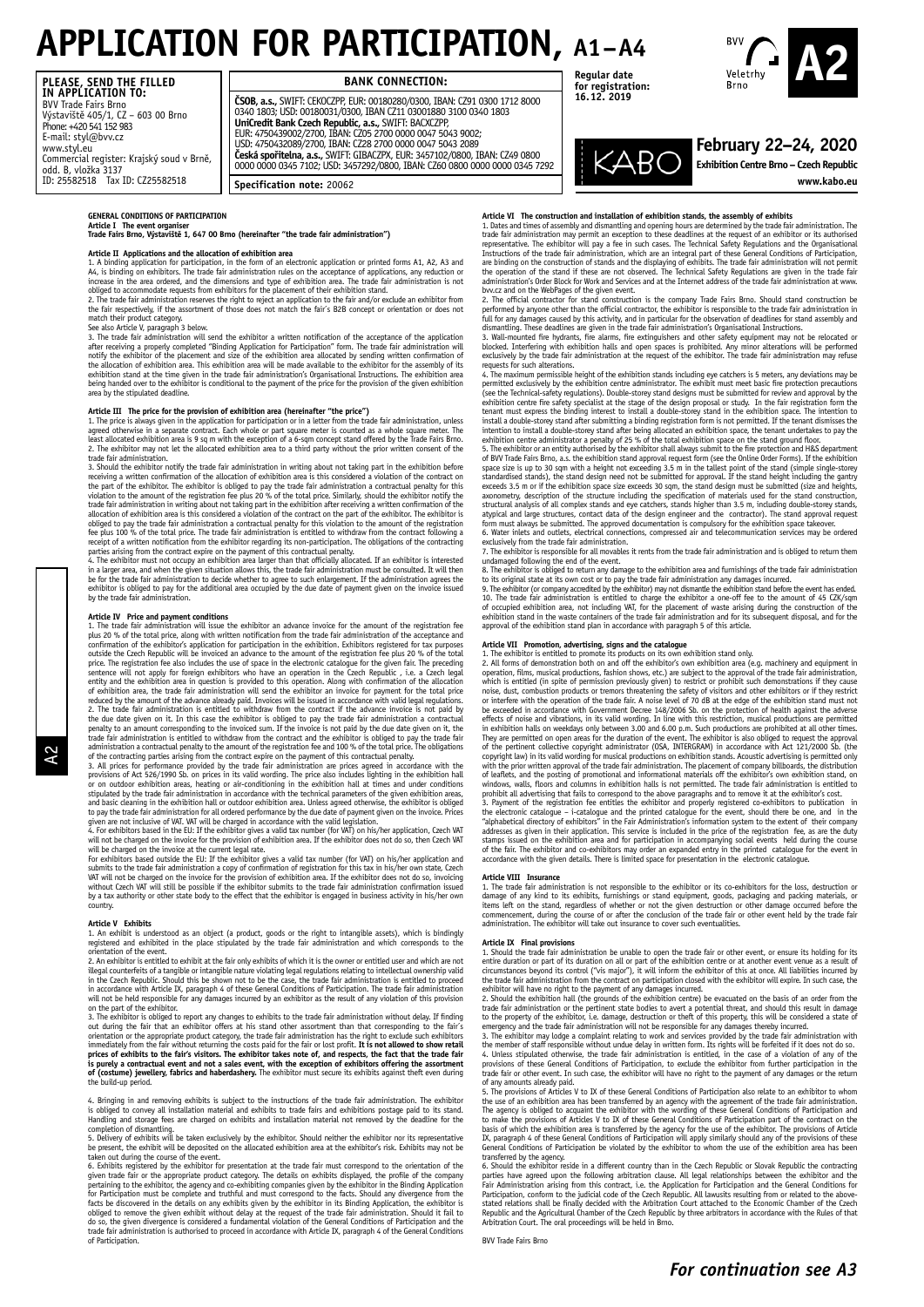**Specification note:** 20062

**PLEASE, SEND THE FILLED<br><b>IN APPLICATION TO:**<br>BVV Trade Fairs Brno<br>Výstaviště 405/1, CZ – 603 00 Brno Phone: +420 541 152 983 E-mail: styl@bvv.cz www.styl.eu Commercial register: Krajský soud v Brně, odd. B, vložka 3137 ID: 25582518 Tax ID: CZ25582518

#### **BANK CONNECTION:**

**ČSOB, a.s.,** SWIFT: CEKOCZPP, EUR: 00180280/0300, IBAN: CZ91 0300 1712 8000 0340 1803; USD: 00180031/0300, IBAN CZ11 03001880 3100 0340 1803<br>**UniCredit Bank Czech Republic, a.s.,** SWIFT: BACKCZPP,<br>EUR: 4750439002/2700, IBAN: CZ05 2700 0000 0047 5043 9002;<br>USD: 4750432089/2700, IBAN: CZ28 2700 0000 **Česká spořitelna, a.s.,** SWIFT: GIBACZPX, EUR: 3457102/0800, IBAN: CZ49 0800 0000 0000 0345 7102; USD: 3457292/0800, IBAN: CZ60 0800 0000 0000 0345 7292 **Regular date for registration: 16.12. 2019**





### **February 22–24, 2020 Exhibition Centre Brno – Czech Republic**

**www.kabo.eu**

| and in the Trade fair electronic catalogue)                       |                                       |                                                                                               | PRODUCT CATEGORIES |                        |                                                                                                                                                            | PRODUCT CATEGORIES |
|-------------------------------------------------------------------|---------------------------------------|-----------------------------------------------------------------------------------------------|--------------------|------------------------|------------------------------------------------------------------------------------------------------------------------------------------------------------|--------------------|
|                                                                   |                                       |                                                                                               |                    |                        |                                                                                                                                                            |                    |
|                                                                   |                                       |                                                                                               |                    |                        |                                                                                                                                                            |                    |
|                                                                   |                                       |                                                                                               |                    |                        |                                                                                                                                                            |                    |
| <b>4 PRICE CONDITIONS</b>                                         |                                       |                                                                                               |                    |                        |                                                                                                                                                            |                    |
| 4.1 Exhibitor Package EXCLUSIVE                                   |                                       | price till 16.12. 2019                                                                        |                    | price from 17.12. 2019 |                                                                                                                                                            |                    |
|                                                                   |                                       |                                                                                               |                    |                        | Includes:                                                                                                                                                  |                    |
|                                                                   |                                       |                                                                                               |                    |                        | • registration fee<br>• exhibition area<br>• stand construction and equipment<br>Visualization of exposures and equipment<br>specifications at www.kabo.cz |                    |
|                                                                   |                                       | 4.2 Exhibitor Package ECONOMY price till 16.12. 2019 price from 17.12. 2019                   |                    |                        |                                                                                                                                                            |                    |
|                                                                   |                                       |                                                                                               |                    |                        | Includes:                                                                                                                                                  |                    |
|                                                                   |                                       |                                                                                               |                    |                        | • registration fee                                                                                                                                         |                    |
|                                                                   |                                       |                                                                                               |                    |                        | • exhibition area                                                                                                                                          |                    |
|                                                                   |                                       |                                                                                               |                    |                        | • stand construction and equipment                                                                                                                         |                    |
|                                                                   |                                       |                                                                                               |                    |                        | Visualization of exposures and equipment                                                                                                                   |                    |
|                                                                   |                                       |                                                                                               |                    |                        | specifications at www.kabo.cz                                                                                                                              |                    |
|                                                                   |                                       |                                                                                               |                    |                        |                                                                                                                                                            |                    |
|                                                                   |                                       |                                                                                               |                    |                        |                                                                                                                                                            |                    |
|                                                                   |                                       | 4.3 Exhibitor Package BASIC price till 16.12. 2019 price from 17.12. 2019                     |                    |                        |                                                                                                                                                            |                    |
|                                                                   |                                       |                                                                                               |                    |                        | Includes: • registration fee • exhibition area                                                                                                             |                    |
|                                                                   |                                       |                                                                                               |                    |                        | • stand construction and equipment                                                                                                                         |                    |
|                                                                   |                                       |                                                                                               |                    |                        | Visualization of exposures and equipment                                                                                                                   |                    |
|                                                                   |                                       |                                                                                               |                    |                        | specifications at www.kabo.cz                                                                                                                              |                    |
| 4.4 Exhibition area without stand construction                    |                                       |                                                                                               |                    |                        | Includes:                                                                                                                                                  |                    |
|                                                                   |                                       | sqm                                                                                           |                    |                        | • registration fee                                                                                                                                         |                    |
|                                                                   |                                       |                                                                                               |                    |                        | The exhibitor is responsible for                                                                                                                           |                    |
| Price according to sqm / deadline bonus:                          |                                       | till 16.12. 2019                                                                              |                    | from 17.12.2019        | the construction of the stand.                                                                                                                             |                    |
| up to 20 sqm                                                      |                                       | 1550 CZK/sqm                                                                                  |                    | 1700 CZK/sqm           |                                                                                                                                                            |                    |
| $21 - 40$ sqm                                                     |                                       | 1450 CZK/sqm                                                                                  |                    | 1600 CZK/sqm           |                                                                                                                                                            |                    |
| over 41 sqm                                                       |                                       | 1350 CZK/sqm                                                                                  |                    | 1500 CZK/sqm           |                                                                                                                                                            |                    |
| $\Box$ Exhibition area required<br>Price – row stand:             |                                       | The discount can be applied solely when sending the application by the deadlines stated above |                    |                        |                                                                                                                                                            |                    |
|                                                                   |                                       |                                                                                               |                    |                        |                                                                                                                                                            |                    |
| and settling the advance payment within its maturity.             |                                       | Additional fees to the basic price (please mark the required option):                         |                    |                        |                                                                                                                                                            |                    |
| $\Box$ corner stand + 5% of the basic price                       |                                       |                                                                                               |                    |                        |                                                                                                                                                            |                    |
| $\Box$ U-stand + 5% of the basic price (minimum size 40 sqm)      |                                       |                                                                                               |                    |                        |                                                                                                                                                            |                    |
| $\Box$ island stand + 5% of the basic price (minimum size 49 sqm) |                                       |                                                                                               |                    |                        |                                                                                                                                                            |                    |
| Registration fee - exhibitor 2 500 CZK                            |                                       |                                                                                               |                    |                        | Given prices are without VAT.                                                                                                                              |                    |
|                                                                   |                                       |                                                                                               |                    |                        |                                                                                                                                                            |                    |
|                                                                   |                                       |                                                                                               |                    |                        |                                                                                                                                                            |                    |
| 5                                                                 |                                       | PRODUCT CATEGORIES (for code number see enclosure - list of product):                         |                    |                        |                                                                                                                                                            |                    |
|                                                                   | Main branch with regards to placement |                                                                                               |                    |                        |                                                                                                                                                            |                    |
| Registration fee - each co-exhibitor 1 500 CZK                    |                                       |                                                                                               |                    |                        |                                                                                                                                                            |                    |
|                                                                   |                                       |                                                                                               |                    |                        |                                                                                                                                                            |                    |
| <b>6 INFORMATION ON THE EXHIBITOR</b><br>Type of company:         | $\Box$ Manufacturer                   | $\Box$ Trading company                                                                        |                    | $\Box$ Association     | $\Box$ Organiser of joint participation                                                                                                                    |                    |

A3

Place, date **Name and surname of person authorised**<br>to sign on behalf of the exhibitor / agency

. . . . . . . . . . . . .

. . . . . . . . . . Stamp and signature of person authorised to sign on behalf of the exhibitor / agency

\* If you do not agree, cross the sentence.

. . . . . . . . . .

*For continuation see A4*

. . . . . . . . . .